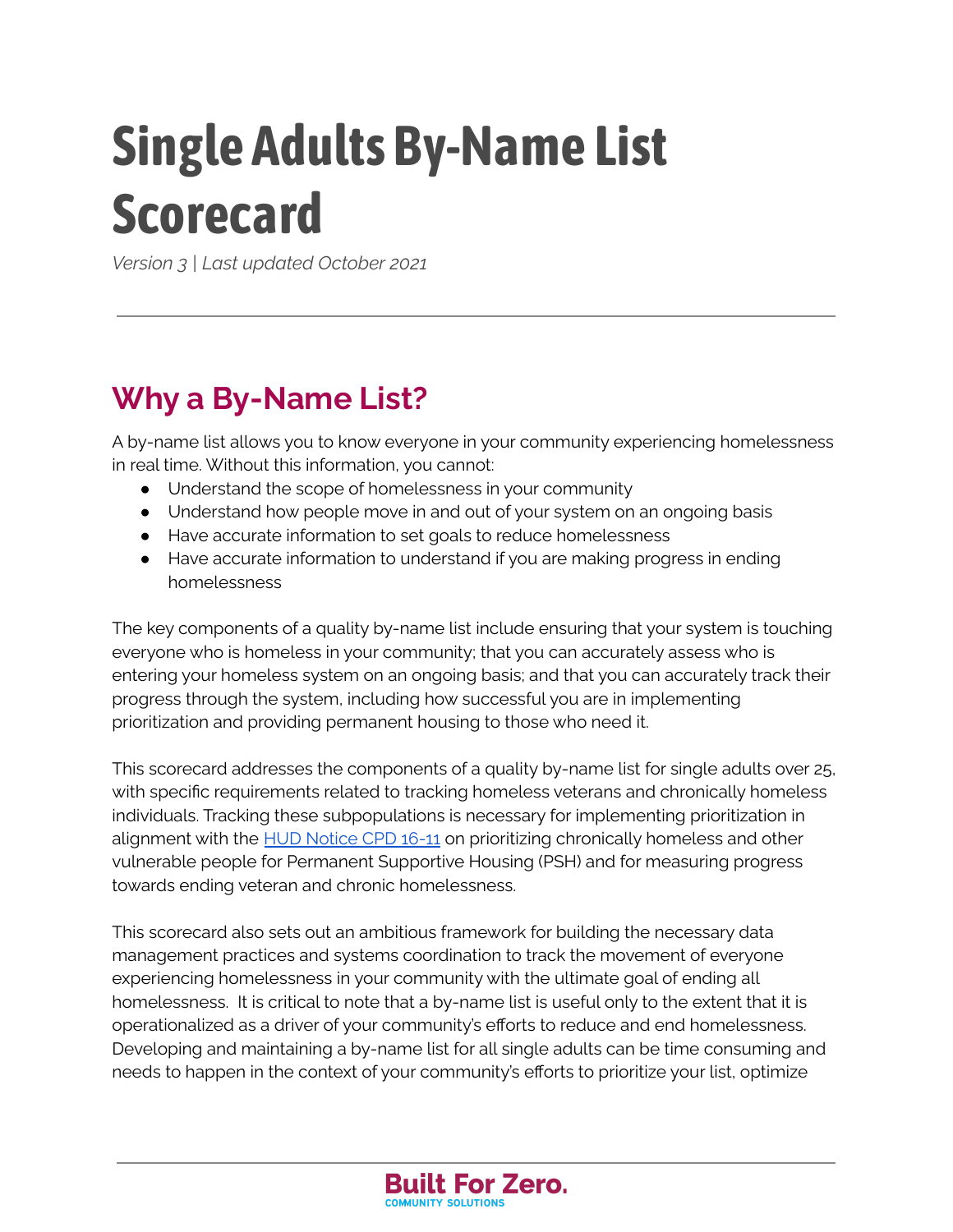your system, assess and maximize your resources and advocate for and think creatively about addressing resource gaps.

In addition to ending homelessness for single adults, ending homelessness for youth and families is essential to ending homelessness in your community. Scorecards to guide and assess progress for building the data management practices and systems coordination to end homelessness for those populations are addressed in separate tools in development by Community Solutions.

# **What Does Your Score Mean?**

Your score is a baseline, not a judgment. It should help you create action plans and measure improvement toward a comprehensive by-name list. This tool is for your benefit and is not required by any funder or government agency. If you have a fully functional BNL, you will be confident that the list includes every single adult experiencing homelessness in your community AND you will be able to easily access the information in real time that you need to prioritize and track progress towards ending homelessness.

This scorecard is intended to:

- provide guidance on how to develop a by-name list for all homeless, single adults in your community
- provide a means to assess whether the data on your by-name list is of sufficient quality to track progress in ending homelessness in your community

It should be noted that prioritizing which components of the scorecard to address first should take into consideration:

- 1. The current capacity of your system;
- 2. The time / effort involved in implementation of the necessary changes; AND
- 3. The relative impact the change will have on improving the accuracy and usefulness of your data relative to ending homelessness

If you would like guidance on how to develop the portions of your community's by-name list that address unaccompanied youth and family households, please contact Community Solutions for information about our other scorecards and tracking tools.

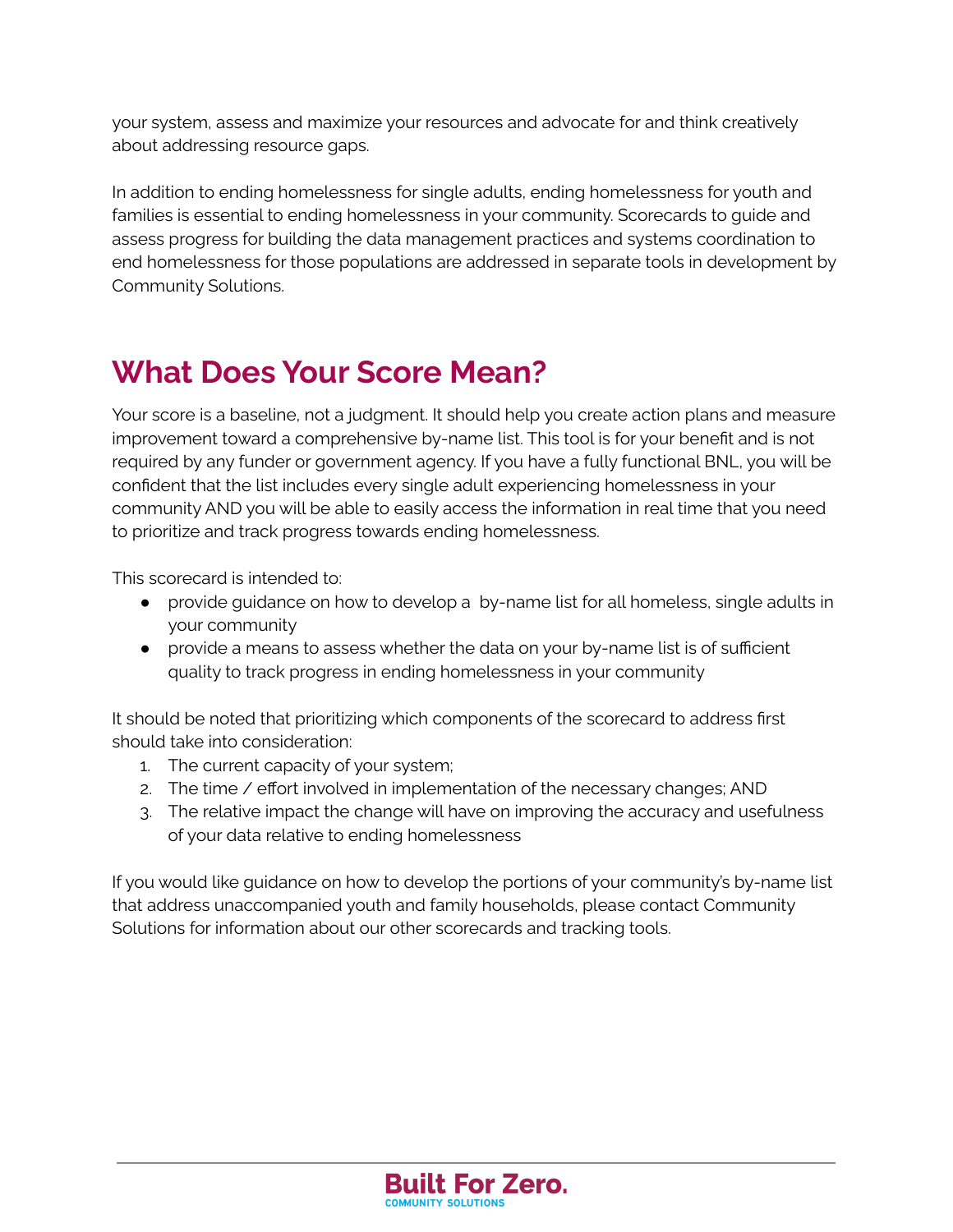# **All Single Adults By-Name List Scorecard Tool**

## **PartI: Community Participation and Coverage**

This section is focused on ensuring that you are capturing all single adults experiencing homelessness, so that you can make sure your list includes everyone it should, implement prioritization, and have an accurate, real-time actively homeless number.

#### **OUTREACH**

The regularity of outreach and street engagement should reflect the unique nature of your geography and the places where people experiencing homelessness are likely to go in your community. Every member of all outreach teams should be clear on where and when outreach should take place. The following questions pertain to your outreach.

#### **QUESTION 1.A**

Is the geographic coverage of your outreach clearly mapped out, informed by your data and regularly assessed, to ensure you are able to reach all unsheltered individuals within your community?

 $\Box$  Yes

 $\Box$  No

#### **QUESTION 1.B**

Have you coordinated your outreach, ensuring that your outreach teams are deployed at the locations and the times that they are mostly likely to effectively engage with unsheltered homeless individuals, while minimizing duplication between providers?

- □ Yes
- $\Box$  No

#### **QUESTION 1.C**

Do you have a documented outreach policy that clearly states how your outreach teams will be deployed and how they work with each other to swiftly connect individuals to their self-determined needs?

- $\Box$  Yes
- $\Box$  No

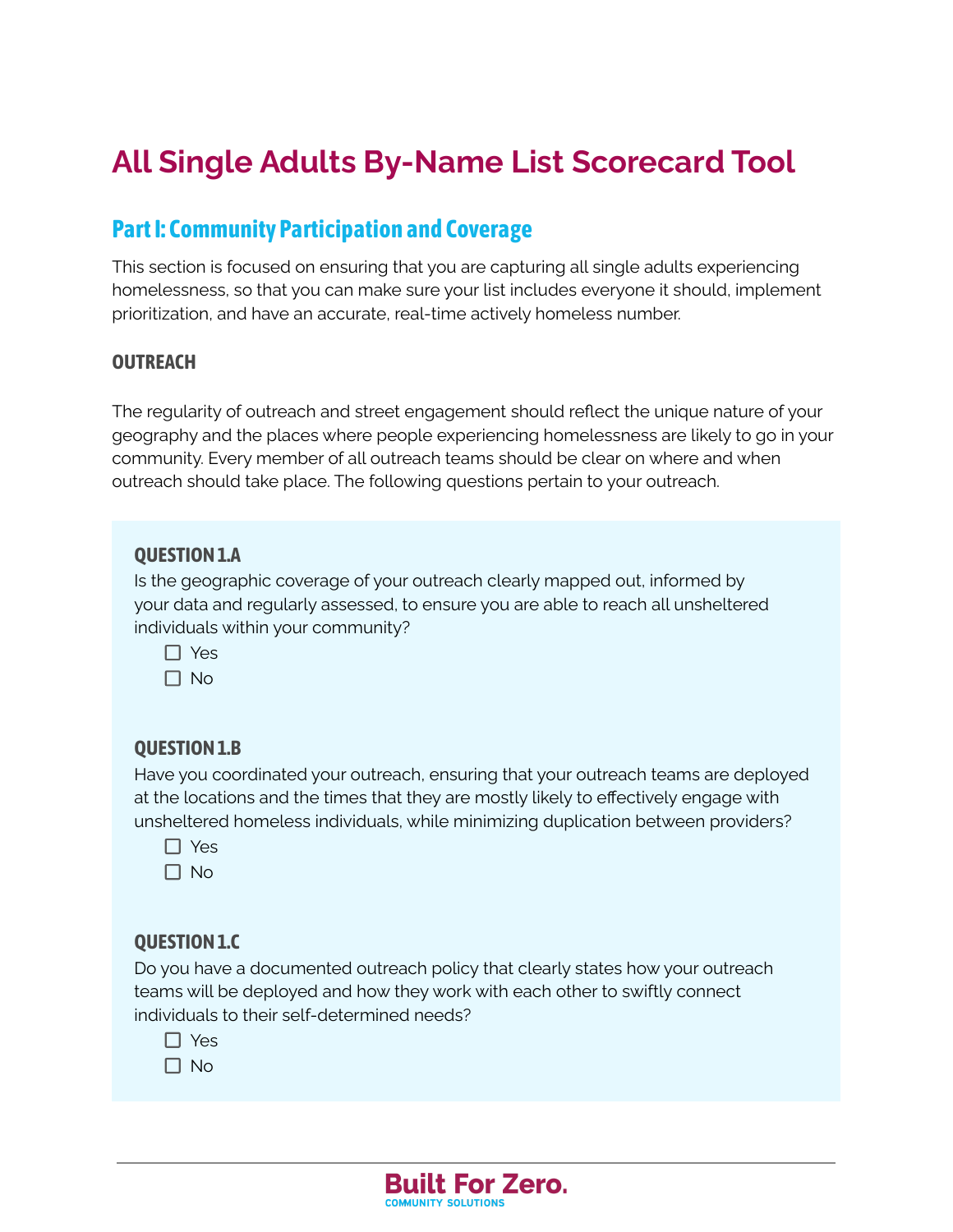#### **QUESTION 1.D**

Do you have consistent, coordinated and reliable outreach and in-reach efforts across your geographic coverage area that gives you confidence that at least 90% of the unsheltered population is captured on your BNL?

□ Yes

 $\Box$  No

#### **HOMELESS SERVICE PROVIDER PARTICIPATION**

Answer the questions below to describe the level of participation of homeless service providers in your community in reporting data into the by-name list, using a common assessment tool. Responses should take into account outreach providers, emergency shelters, transitional housing programs (including VA-funded transitional housing), domestic violence providers, day / drop-in centers, seasonal overflow beds, hotels paid for by a homeless provider, permanent housing providers and VA medical centers.

#### **QUESTION2.A**

Are 90% of CoC-funded and non-CoC-funded providers reporting data into your by-name list?

□ Yes

 $\Box$  No

#### **QUESTION2.B**

Are approximately 90-100% of currently homeless single adult individuals served by the providers reporting into your by-name list?

- □ Yes
- $\Box$  No

#### **QUESTION3.A**

Is your by-name list able to collect data on all currently homeless single adults in your community, including **unsheltered individuals living in a place not meant for human habitation** (e.g. street, cars, campsites, beaches, deserts or riverbeds)?

**Built For Zero.** 

COMMUNITY SOLUTIONS

 $\Box$  Yes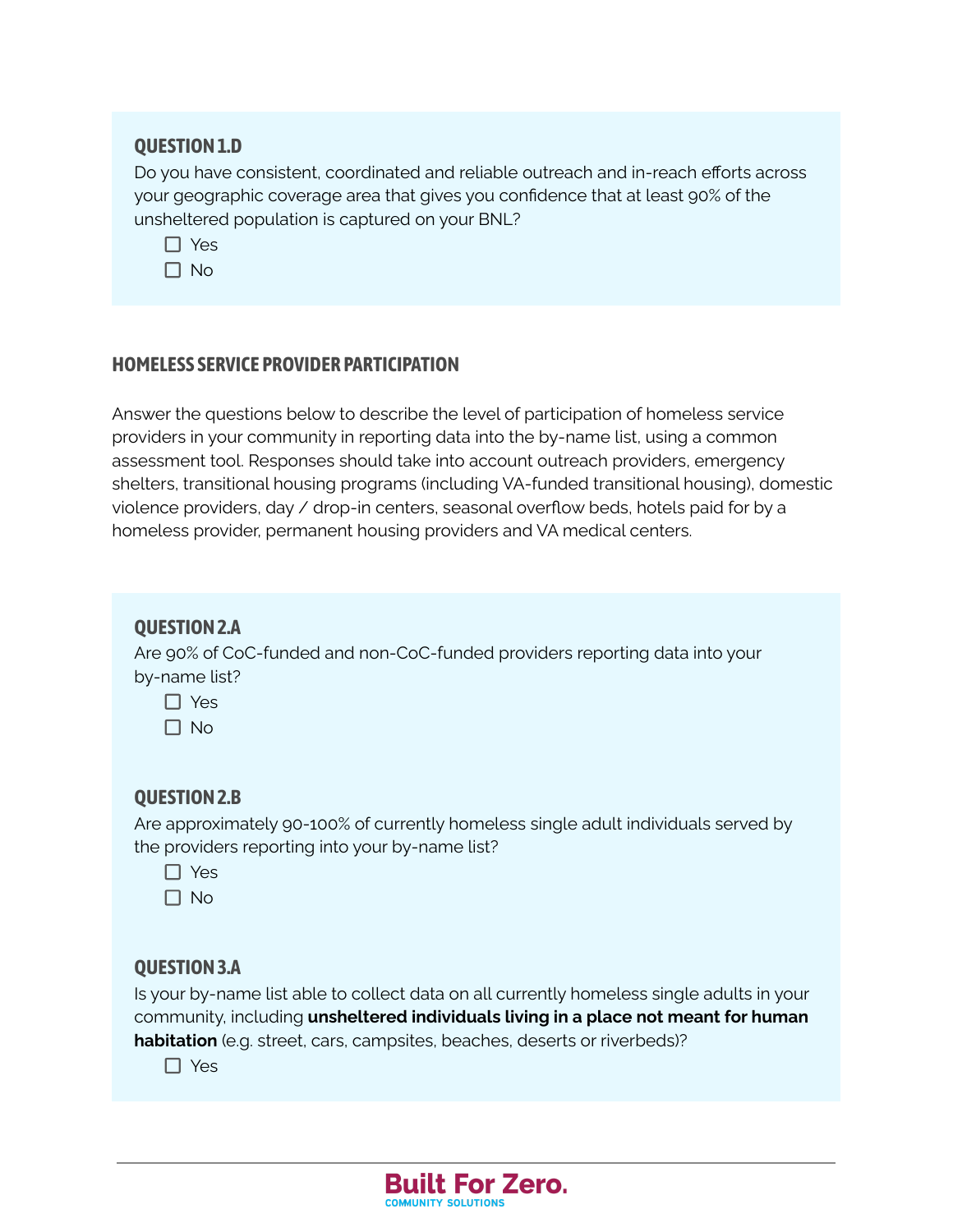$\Box$  No

#### **QUESTION3.B**

Is your by-name list able to collect data on all currently homeless single adults in your community, including **individuals in shelters, safe havens, season overflow beds, hotels paid for by homeless providers or Health Care for Homeless Veterans (HCHV) beds**?

| ×.<br>L |
|---------|
|         |

 $\Box$  No

#### **QUESTION3.C**

Is your by-name list able to collect data on all currently homeless single adults in your community, including **individuals in transitional housing, including VA-funded Transitional Housing**?

|  |  | Yes |  |  |
|--|--|-----|--|--|

#### **QUESTION3.D**

Is your by-name list able to collect data on all currently homeless single adults in your community, including **individuals fleeing domestic violence**?

□ Yes

 $\Box$  No

## **PartII: Policies and Procedures**

This section is focused on ensuring that you have policies and procedures in place to accurately capture movement on and off your list and to maintain timely and accurate data.

#### **QUESTION4.A**

Has your community established a written policy that specifies the number of days of inactivity (i.e. the person cannot be located) after which a person's status will be

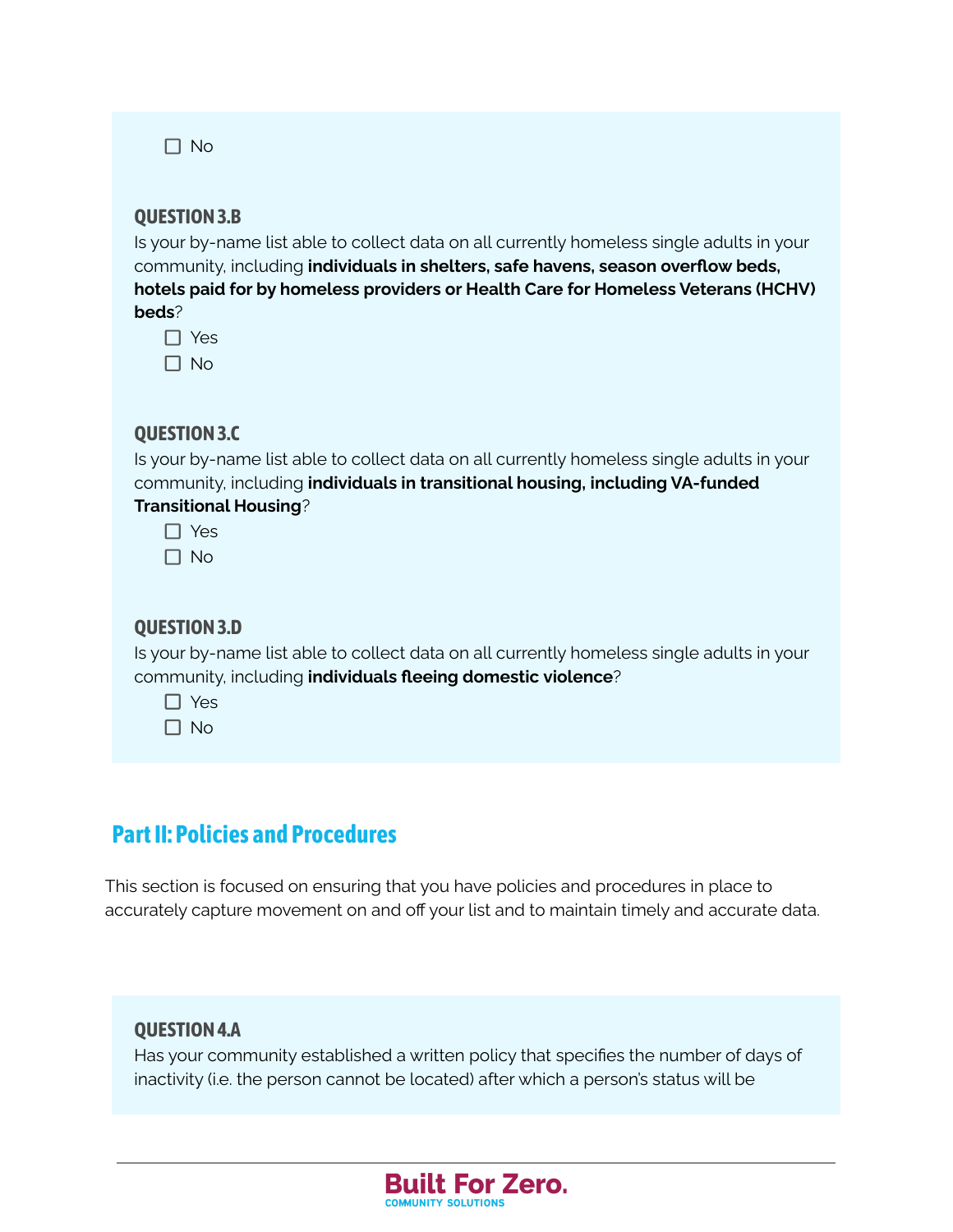changed to "inactive," and which includes protocols to attempt to locate an individual before they are moved to inactive status?

- $\Box$  Yes
- $\Box$  No

#### **QUESTION4.B**

Does that written policy account for changing an individual's status to 'inactive' based on a client's verified absence from the community before the specified number of days has elapsed? (e.g. reunited with family in a different community, death etc.)

- □ Yes
- $\Box$  No

#### **QUESTION4.C**

Does that written policy account for individuals on your list who are entering an institution (e.g. jail or hospital) where they are expected to remain for 90 days or fewer?

- □ Yes
- $\Box$  No

#### **QUESTION5**

Does your community have a way to track actively homeless individuals who have not consented to services and/or assessment at this time?

- $\Box$  Yes
- $\Box$  No

#### **QUESTION6**

Does your community have policies and protocols in place for keeping your by-name list up to date and accurate, including timelines for provider data submission and ongoing quality assurance protocol?

*Note: In other words, has your community established and documented a process to set standards for participating providers (for example, monthly deadlines for having all client data necessary for the BNL up to date) and to ensure that errors and discrepancies are caught (for example, required periodic data reconciliation with providers or regular spot checks)? You can answer "yes" even if you are still working to enforce / implement these processes.*

| Yes |
|-----|
| חו  |

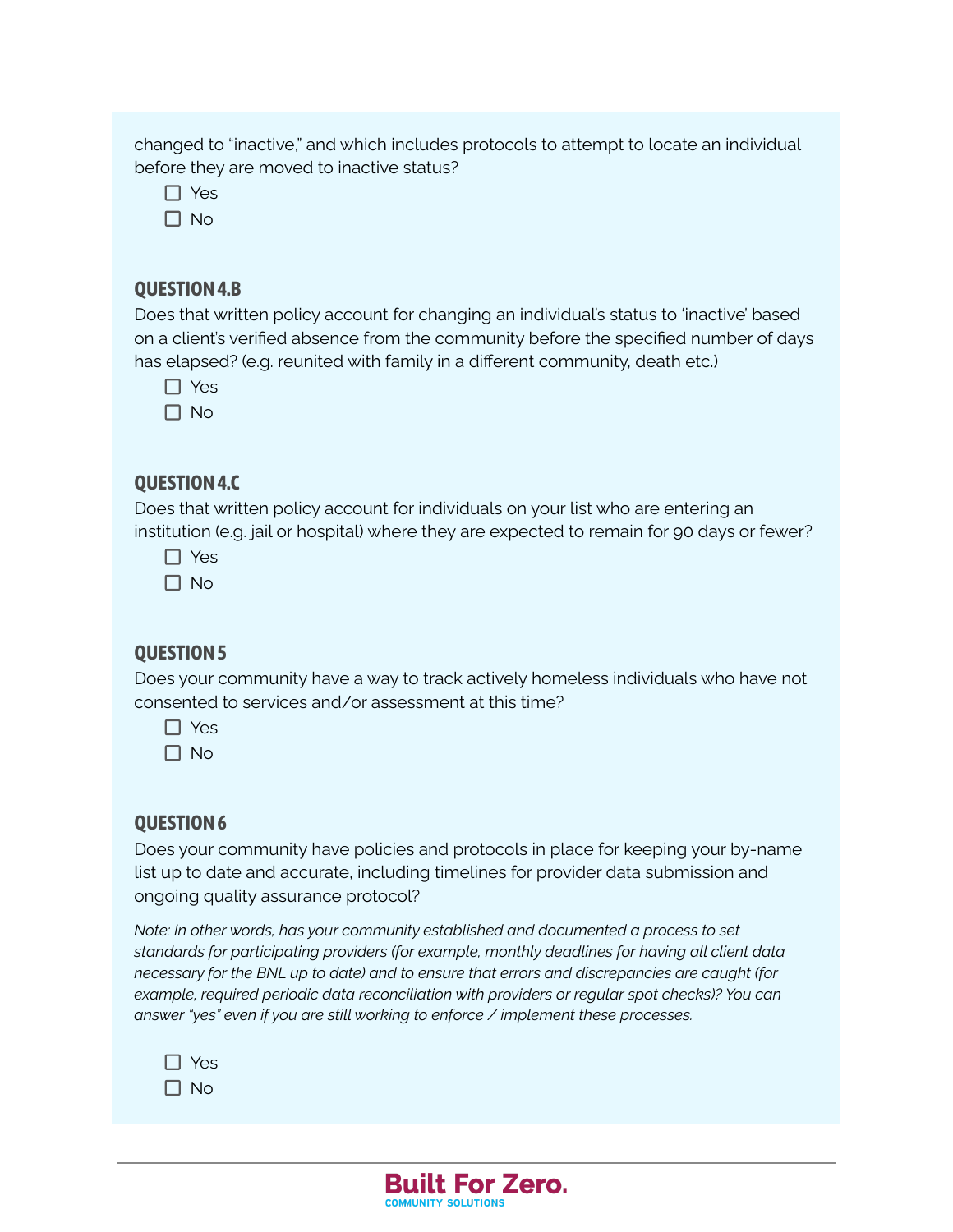## **PartIII:Data Infrastructure**

This section is focused on ensuring that you have developed a data infrastructure that accurately captures and tracks all movement on and off of your list, avoids duplication, and facilitates coordination between providers. In particular, these questions focus on accurately tracking data points related to inflow and outflow. This section also is focused on ensuring that your list has the capacity to track critical population-based statuses in real time, including chronic homeless status, veteran status, and single and adult status.

#### **QUESTION7**

Does your community's by-name list track the 'homeless / housed status' of all individuals, including the date each status was last changed and the previous status? Homeless status fields should include at minimum: homeless, inactive and permanently housed.

*Note: Other homeless / housed status fields commonly tracked include unsheltered, sheltered, transitional housing, and matched to resources. However, you only need to track the statuses of "homeless", "inactive", and "permanently housed" to answer "yes" to this question.*

| ⌒<br>Y<br>∽ |
|-------------|
|             |

 $\Box$  No

#### **QUESTION8**

Does your community's by-name list include a unique identifier (e.g. an HMIS ID) for each individual to prevent duplication of client records and facilitate coordination between providers?

□ Yes

 $\Box$  No

#### **QUESTION9**

Does your by-name list track the total number of newly identified (not necessarily assessed) individuals experiencing homelessness every month? This figure represents a portion of your monthly inflow.

□ Yes

 $\Box$  No

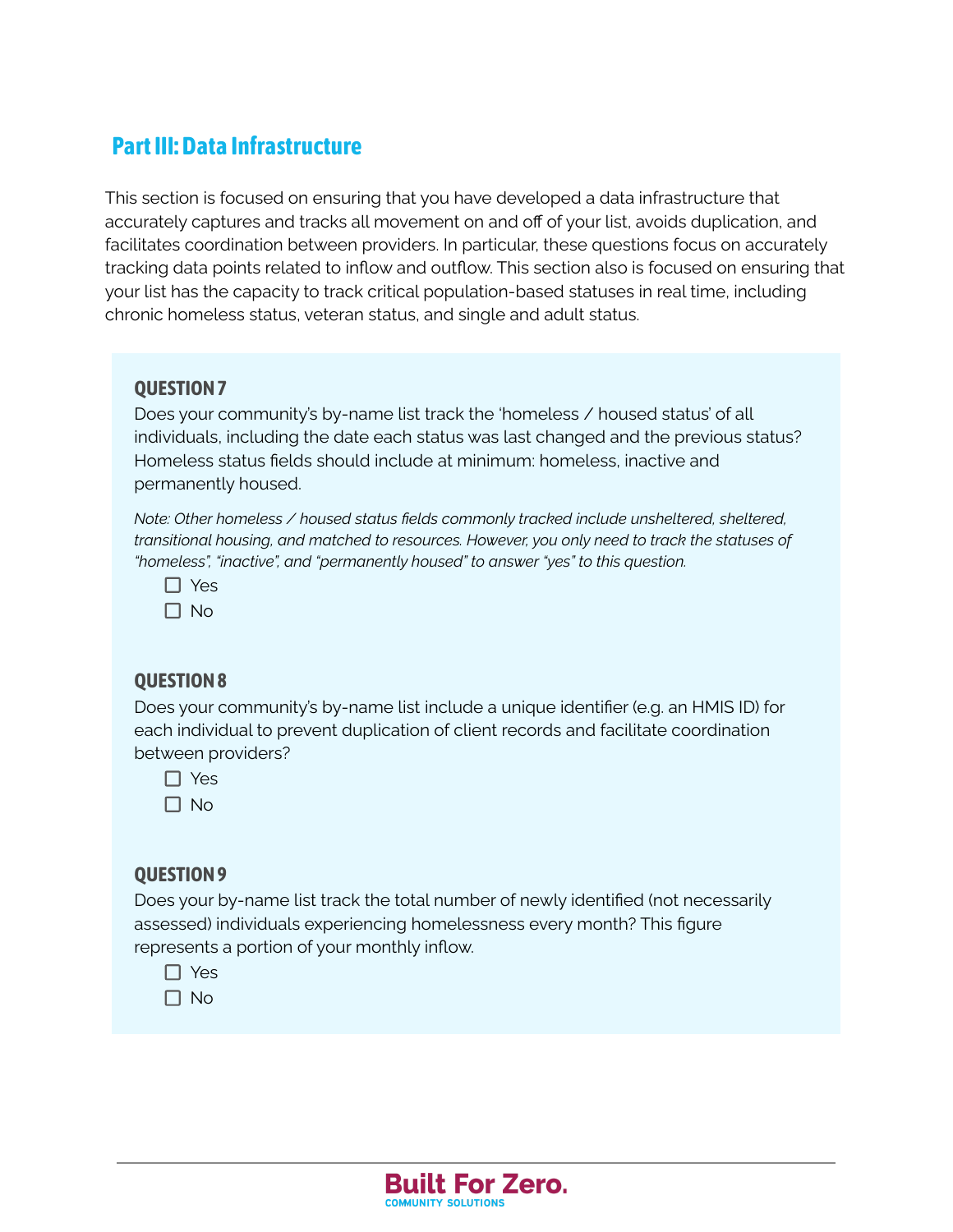#### **QUESTION 10**

Does your community's by-name list track individuals returning to active homelessness within the past month?

*Note: For example, an individual was previously designated as "housed" and has become homeless again or an individual was previously designated as "inactive" and is back in contact with your community's homeless system again in the past month. This figure represents a portion of your monthly inflow.*

| ٠ |
|---|
|   |

 $\Box$  No

#### **QUESTION11.A**

Does your community's by-name list track individuals as they move out of active homeless status, including **those who move into permanent housing?**

- $\Box$  Yes
- $\Box$  No

#### **QUESTION11.B**

Does your community's by-name list track individuals as they move out of active homeless status, including **those who become inactive, per your inactive policy?**

- □ Yes
- $\Box$  No

#### **QUESTION11.C**

Does your community's by-name list track individuals as they move out of active homeless status, including **those who no longer meet the population criteria of single adult?**

*For instance, if an individual forms or re-joins a family household, can you change their status to indicate that they are no longer "single" while ensuring they are accounted for and appropriately prioritized in your system?*

□ Yes

 $\Box$  No

#### **QUESTION12.A**

Does your community's by-name list track population-based statuses, including:

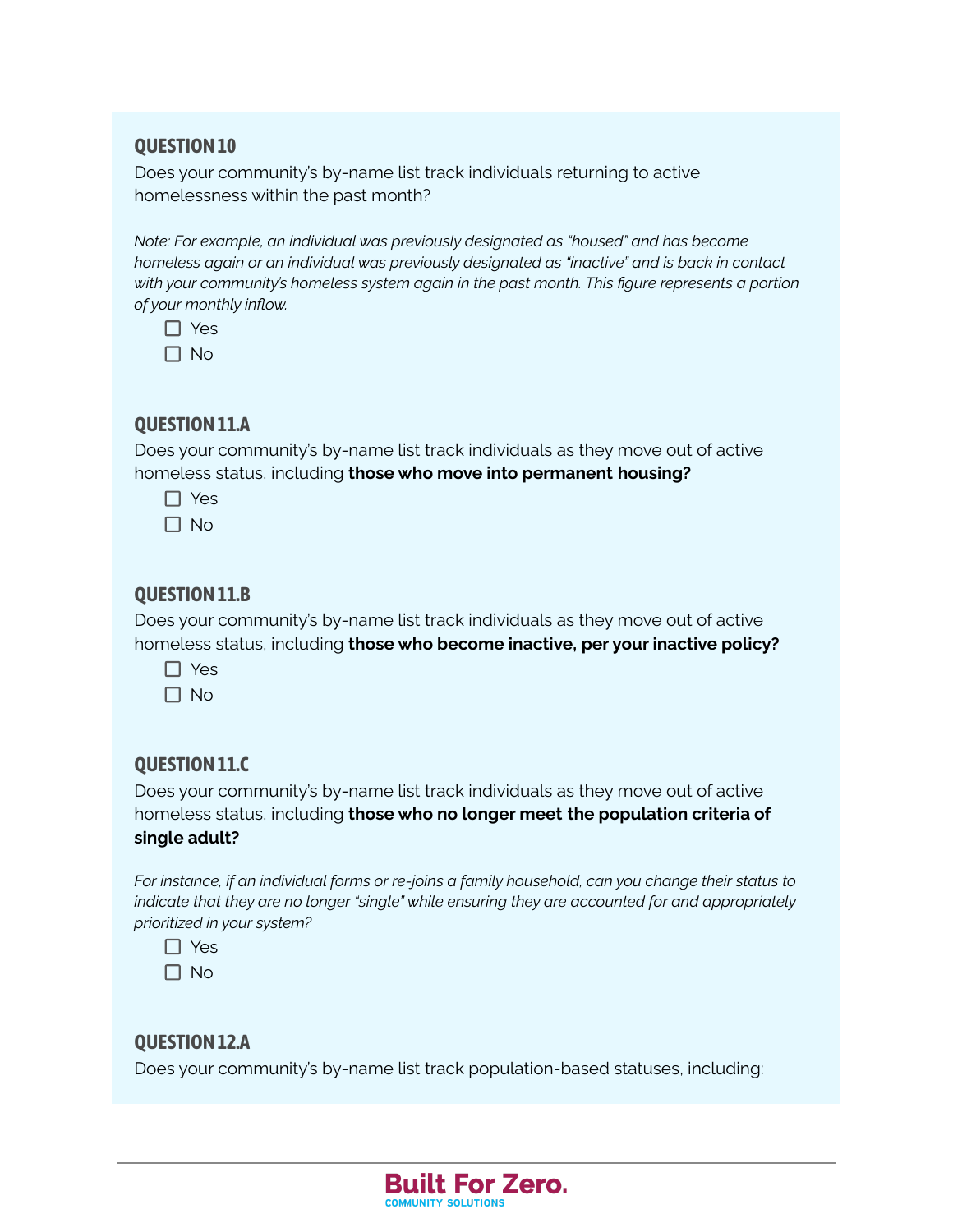veteran, chronic, youth, and family with minor children?

- $\Box$  Yes
- $\n **no**\n$

#### **QUESTION12.B**

Can your by-name list track people with multiple population-based statuses (e.g. chronic homeless status AND veteran status)?

 $\Box$  Yes

 $\Box$  No

#### **QUESTION12.C**

Can your by-name list track historical changes in activity status (e.g. Active to Inactive, Active to Housed, etc.)?

- □ Yes
- $\Box$  No

#### **QUESTION12.D**

Can your by-name list track individuals who become chronically homeless after they are added to your all singles list?

- □ Yes
- $\Box$  No

#### **QUESTION 12.E**

Can your by-name list track individuals who are initially assigned chronic or veteran status when they enter your system but later do not meet the criteria for these population statuses?

*Note: For example, if someone is added to your system and believed to be chronically homeless* but later turns out not to be or no longer meets the criteria, are you able to change their population status on your list from "chronic" to "not chronic" while ensuring that they stay on the all singles list?

| v<br>$\sim$<br>٦ |
|------------------|
|------------------|

 $\Box$  No

#### **QUESTION13.A**

Does your community have a way to report race and ethnicity data on the individuals